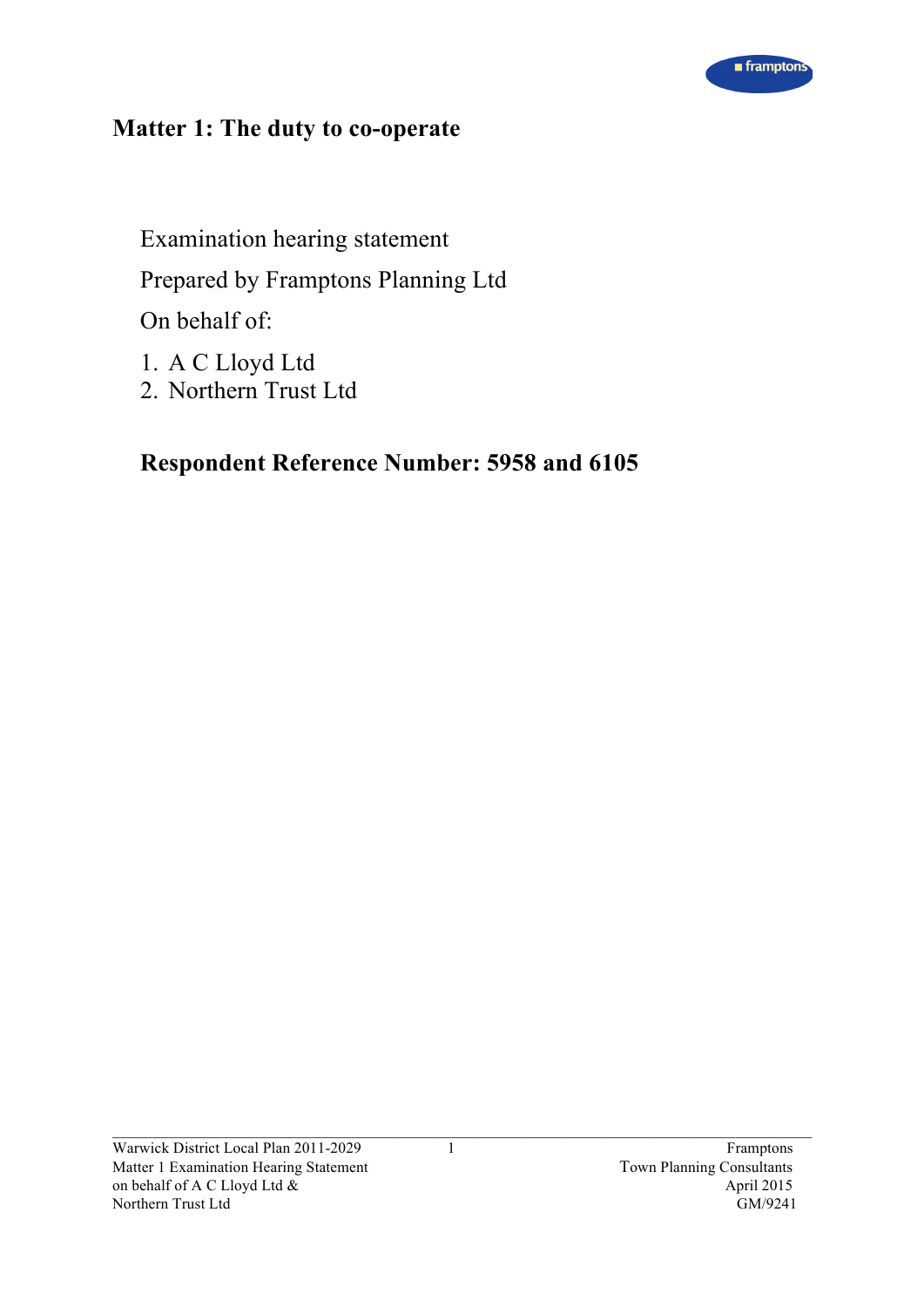Main issue: Whether the Council has complied with the duty to co-operate in the preparation of the Local Plan

# **Questions:**

**This response relates to Questions (1) - (17) in the context of whether in the preparation of the Plan, have the Council engaged constructively, actively and on an ongoing basis with all those bodies with whom they are required to co-operate, in respect of strategic housing matters**

- 1. Section 33A specifically requires the outcome of the duty to be "maximising the effectiveness" of the plan-making process.
- 2. The PPG says that "co-operation should produce effective and deliverable policies on strategic cross boundary matters". This chimes with one of the tests of soundness in the NPPF para 182, which is whether a plan will be "effective".
- 3. For us, the question is not whether WDC has engaged actively and on an ongoing basis in, but whether the outcome is an effective strategy for meeting the needs of the District.
- 4. The PPG says that "In assessing whether the Local Plan is effective, the Inspector will assess whether it is deliverable within the timescale set by the Local Plan and if it demonstrates effective joint working to meet cross boundary strategic priorities". WDC cannot show that its unmet needs will be delivered within the plan period.
- 5. The PPG goes on to say "Inspectors testing compliance with the duty at examination will assess the outcomes of cooperation and not just whether local planning authorities have approached others". "Effective cooperation" it continues "is likely to require sustained joint working with concrete actions and outcomes". It is the outcomes of co-operation on which we focus.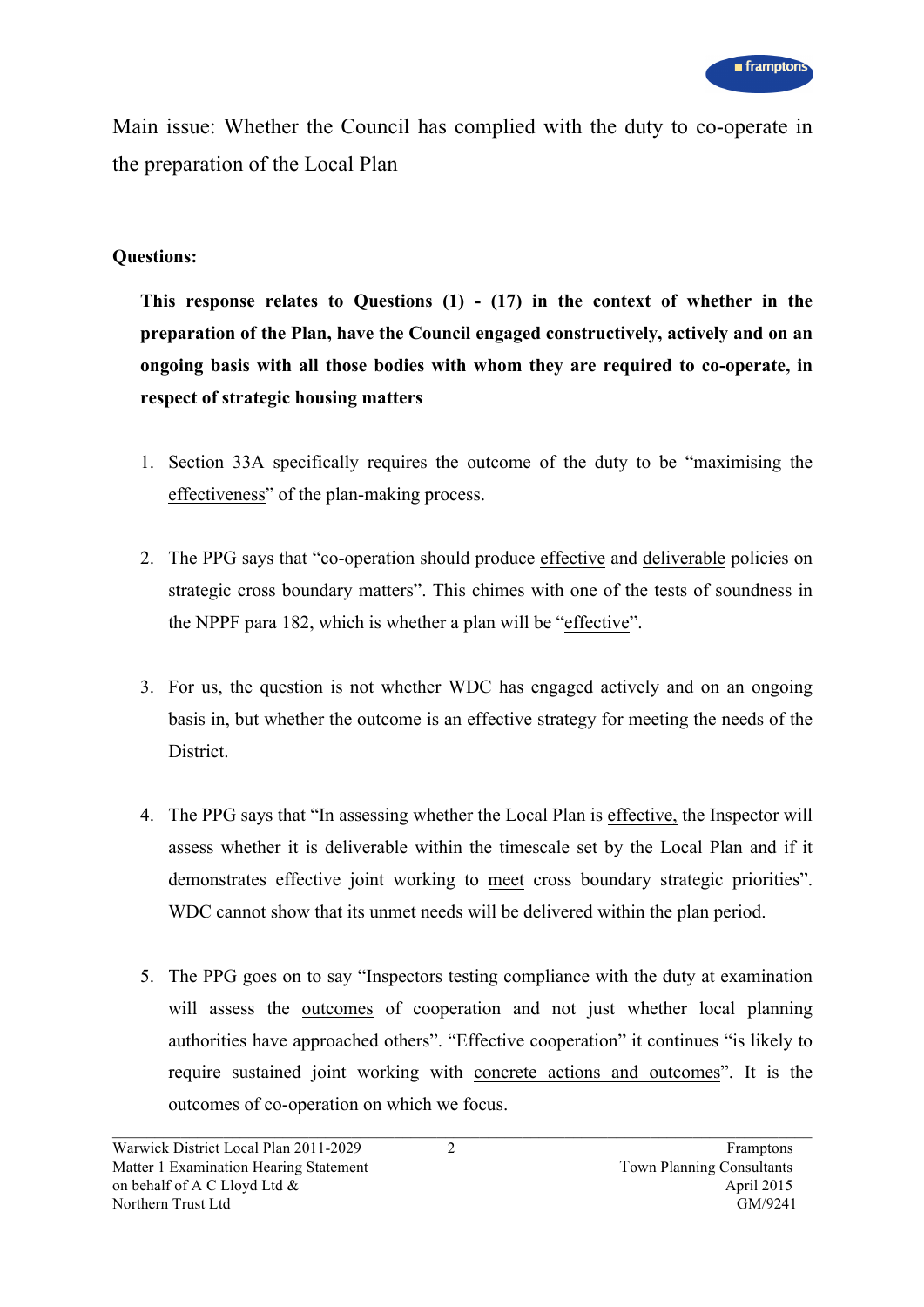- 6. The Council's position is that they have fully engaged the DTC with the outcome being that they are participants in the CWLEP Joint Strategic Housing Market Assessment (JSHMA) exercise, which will determine the needs their own plan cannot meet and that the Coventry and Warwickshire Joint committee for Economic Growth and Prosperity will determine the distribution of OAN between the participant authorities which will then trigger either a co-ordinated review of their respective local plans, or preparation of a Joint Core Strategy.
- 7. We note that paragraph 3 of EXAM2A indicates that WDC consider the reference to the preparation of a Joint Core Strategy in the final bullet point of paragraph 5.2.8 of LP22 to be misleading and instead refer to paragraph 2.2 of LP20 as being correct. However, the position is still not clear in that the minutes of the CWLEP Board Meeting of 23rd March 2015 (attached as Appendix 1) refer at item  $6(v)$  to "*Supported the concept of a single spatial strategy for Coventry and Warwickshire and requested that a road map be put in place for its production".* The CWLEP Executive is charged with producing this 'road map' by 18th May 2015. Clearly therefore EXAM2A is in need of updating as is table 2 of LP20.
- 8. Our position is that the issue of the WDLP having to take account of the needs of Coventry has been known about and discussed in the CWLEP forum since November 2013, leading to the Publication Draft Local Plan as acknowledged in paragraph 5.24 of LP22.
- 9. The CWLEP work also began in 2013 as recorded in LP22. However, currently there is no clarity on how the distribution of housing growth will be addressed. For example, there is currently no overarching technical review of the JSHMA 2013, JSHMA Addendum 2014, the 2012 based Household Projections and the various economic forecasts (undertaken by Experian and Cambridge Econometrics) to assess how economic factors will affect the determination of objectively assessed housing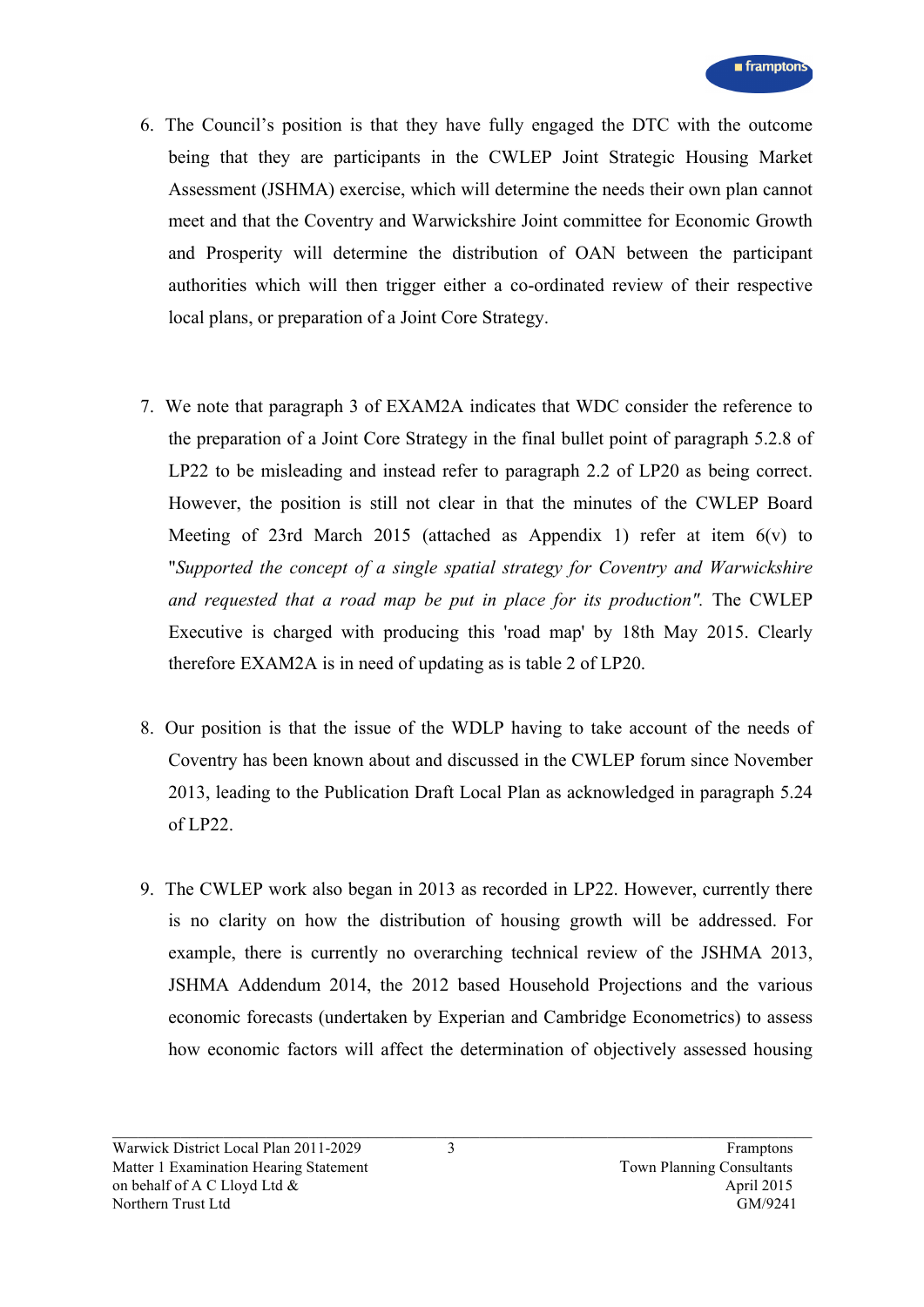need in the WDLP, thereby fulfilling the objective of paragraph 158 of the Framework to ensure that a LPA's housing and employment strategies are integrated.

- 10.The fact that such an exercise is not commissioned, let alone complete by April 2015 at the time of the BDP examination means that the Council cannot demonstrate concrete outcomes in terms of:
	- Having explored all the options, particularly in respect of the sustainability of the options to be assessed in the WDLP
	- Specific agreements on the quantity, location and timing of unmet housing need, particularly as the PPG makes it clear that LPAs are not obliged through the DTC to accept unmet need
	- Sufficient certainty that an effective strategy will be in place to deliver housing to meet WDC's needs by 2031
- 11. It is apparent from LP20 paragraph 2 that the Council together with CWLEP colleagues considers that the level of the full objectively assessed needs (OAN) for the housing market area over the period 2011-2031 is 4004 dwellings p.a. This is the figure commensurate with the 2102 based SNPP in Figure 12 of the JSHMA Addendum (HO08). As explained in respect of Matter 2 the plan is not based on OAN for market and affordable housing in the housing market area over the plan period which reflects the guidance in the Framework or PPG. In such circumstances, the judgment in Solihull (Gallagher Estates Ltd v Solihull MBC [2014] EWHC 1283 (Admin) is relevant where at paragraph 107 Mr Justice Hickinbottom stated *"...it is impossible to say whether or not there is any breach of the duty to co-operate",* principally because Solihull did not know what its objectively assessed needs were. The same could be said of WDC.
- 12. As and when the further stages of the CWLEP work emerge and a figure for OAN is proposed which may be higher than that included in the Submission Plan and may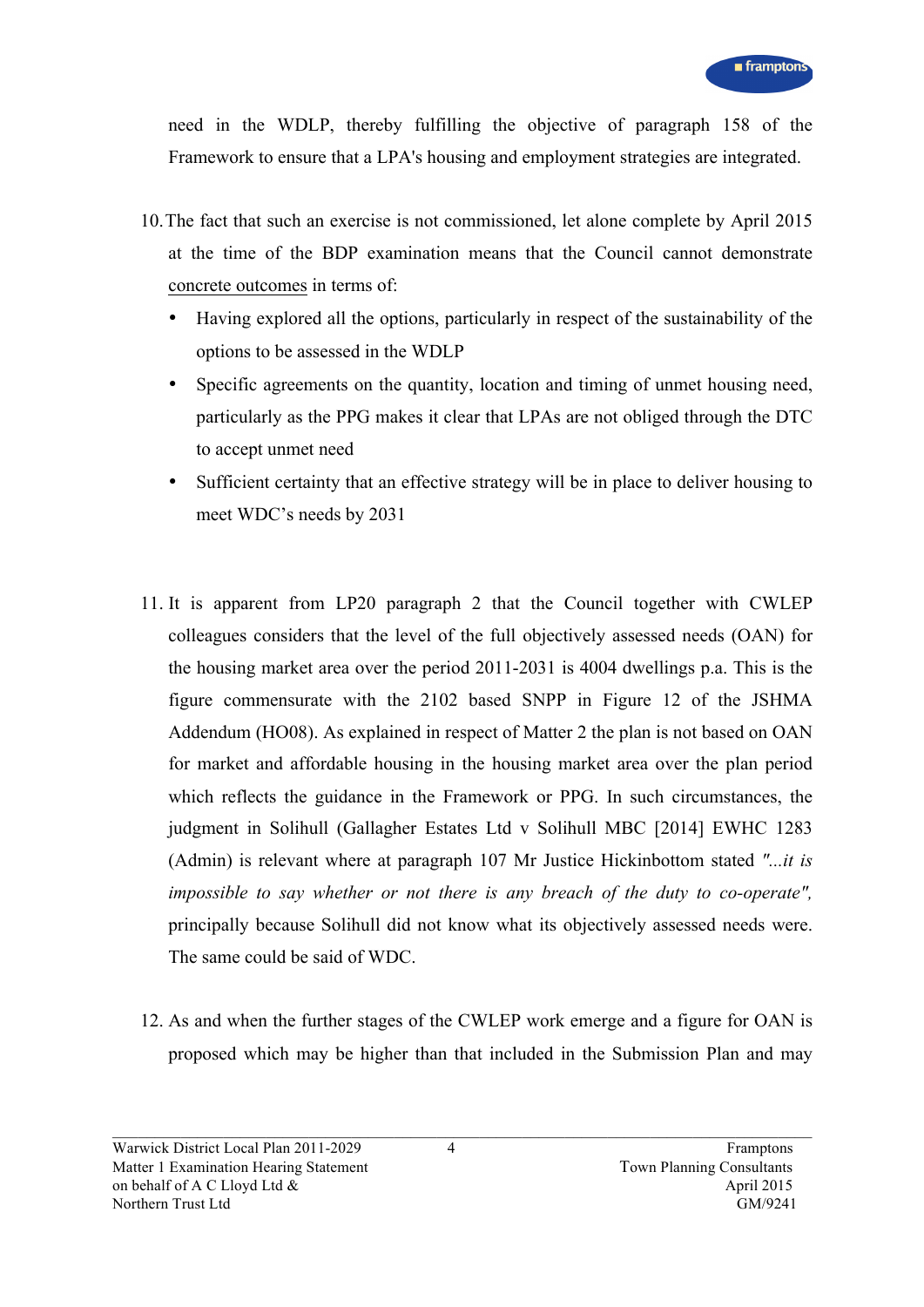well impact on the level of provision that will need to be made to help meet Coventry's needs in neighbouring areas.

13. In terms of meeting the needs of Greater Birmingham the references in paragraph 2.86 of the submitted plan, paragraph 5.2.10 of LP22 and paragraphs 8, 9 and 10 of EXAM2A are noted. Clearly the submitted Plan takes no account of meeting the needs of Greater Birmingham. It is however important to acknowledge that the GBSLEP provides only a partial picture of the HMA. Past migration flows are a good indicator of cross boundary relationships. Intra-regional migration flows in the period 2000 - 2011 (see table below) reveal a more wide ranging pattern of movement:

> The Destination of Gross Intra-Regional Out-Migration flows from Birmingham 2000/01 to 2010/11

| Destination                                                                                                                                                                           | $\frac{0}{0}$ |
|---------------------------------------------------------------------------------------------------------------------------------------------------------------------------------------|---------------|
| <b>Rest of GBSLEP</b>                                                                                                                                                                 | 41.2          |
| <b>Black Country</b>                                                                                                                                                                  | 37.0          |
| Coventry & Warwickshire LEP                                                                                                                                                           | 10.9          |
| The Marches LEP                                                                                                                                                                       | 3.8           |
| Rest of Stoke & Staffordshire LEP (i.e. excl this Districts falling within the<br><b>GBSLEP</b>                                                                                       | 3.7           |
| Rest of Worcestershire LEP (i.e. excl those Districts falling within the<br><b>GBSLEP</b><br>$\text{Source:} \bigcap \text{NIS} \bigcap \text{NHCCD}$ Datient Register Data and HESA) | 3.5           |

Source: ONS (NHSCR, Patient Register Data and HESA)

(Table originally provided in Birmingham City Council's BDP Duty to Cooperate Statement October 2013 Table 4.1)

14. The WDLP as submitted in Policy DS20 seeks to provide an explanation of the extent to which it has complied with the duty to co-operate with neighbouring authorities, in particular in terms of the Housing Market Area. The approach is also set out in the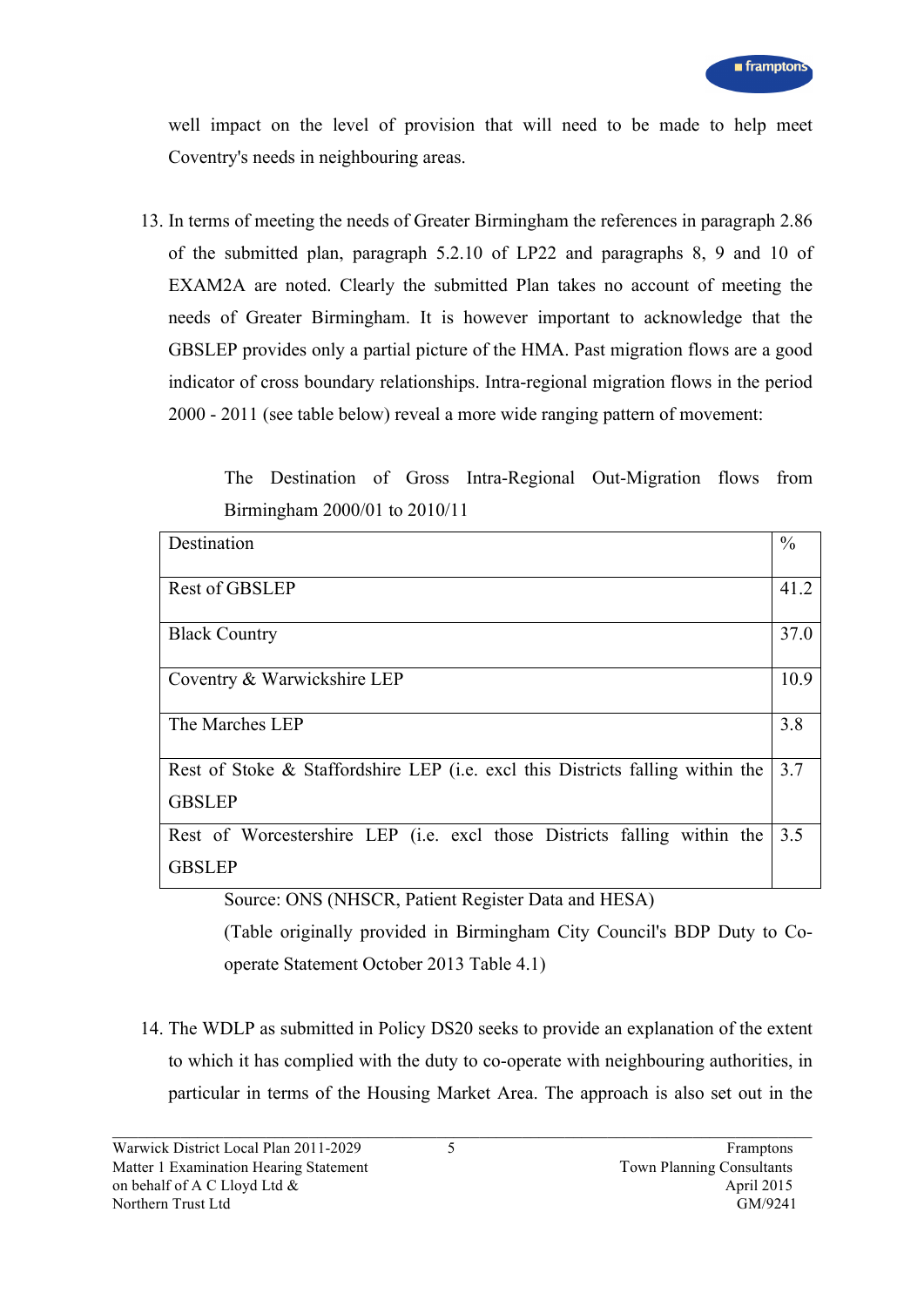EPB report (LP20). The matter has yet to be resolved. Indeed the entire process is at an early stage. It is disappointing that in April 2015 such matters have not been resolved as the DTC issue was highlighted 8 months ago at paragraph 5.31 of the JSHMA Addendum (HO08) in which states:

- *5.31 In line with Paragraph 158 within the NPPF, Councils will need to ensure that their strategies for housing and economic growth align with one another. The authorities working together could, taking account of economic evidence, housing land availability and potential investment in infrastructure, consider an alternative distribution strategy for housing to encourage sustainable travel patterns. The Planning Practice Guidance supports this.*
- 15. Having regard to the above WDC should be required to:
	- To undertake further joint work with relevant adjoining authorities to ensure the duty to co-operate is properly discharged with appropriate updating of references at LP20 and LP22 including evidence of joint working and an indication of how any shortfall in meeting objectively assessed needs will be met;
	- To provide a more transparent justification and explanation of WDC's full objectively assessed housing need in the submitted plan and to explain the rationale which underpins the table which is set out at the second bullet point of paragraph 5.2.8 of LP22 in the context of the conclusions of the JSHMA September 2014 (HO08);
	- To include within Policy DS20 specific reference to a possible Joint Core Strategy to be prepared between the CWLEP authorities if, as seems to be the case from the CWLEP Board minutes of 23 March 2015 (see attached Appendix 1) is likely to be pursued.

**Framptons April 2015**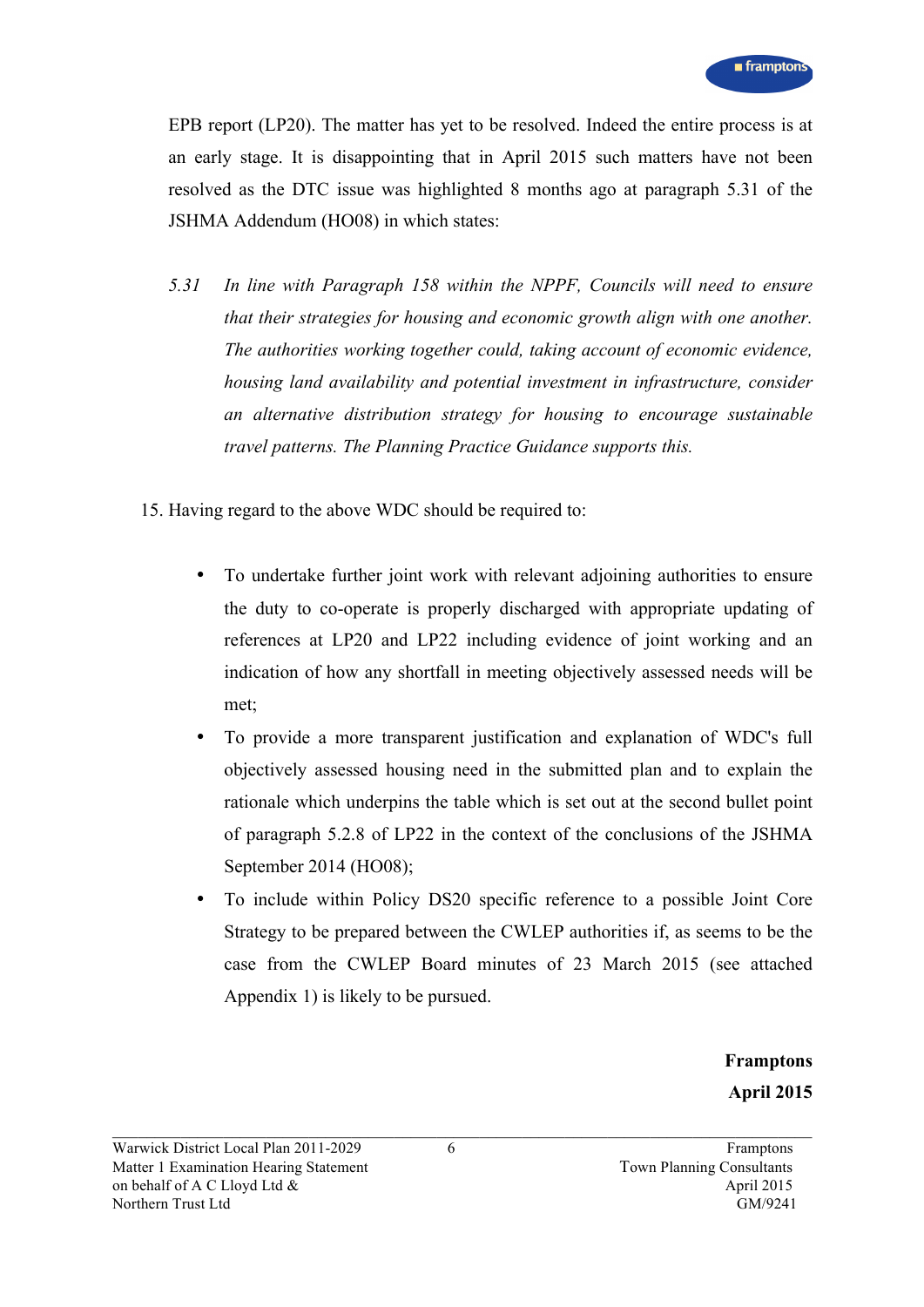

# **APPENDIX 1 - CWLEP BOARD MINUTES 23 MARCH 2015**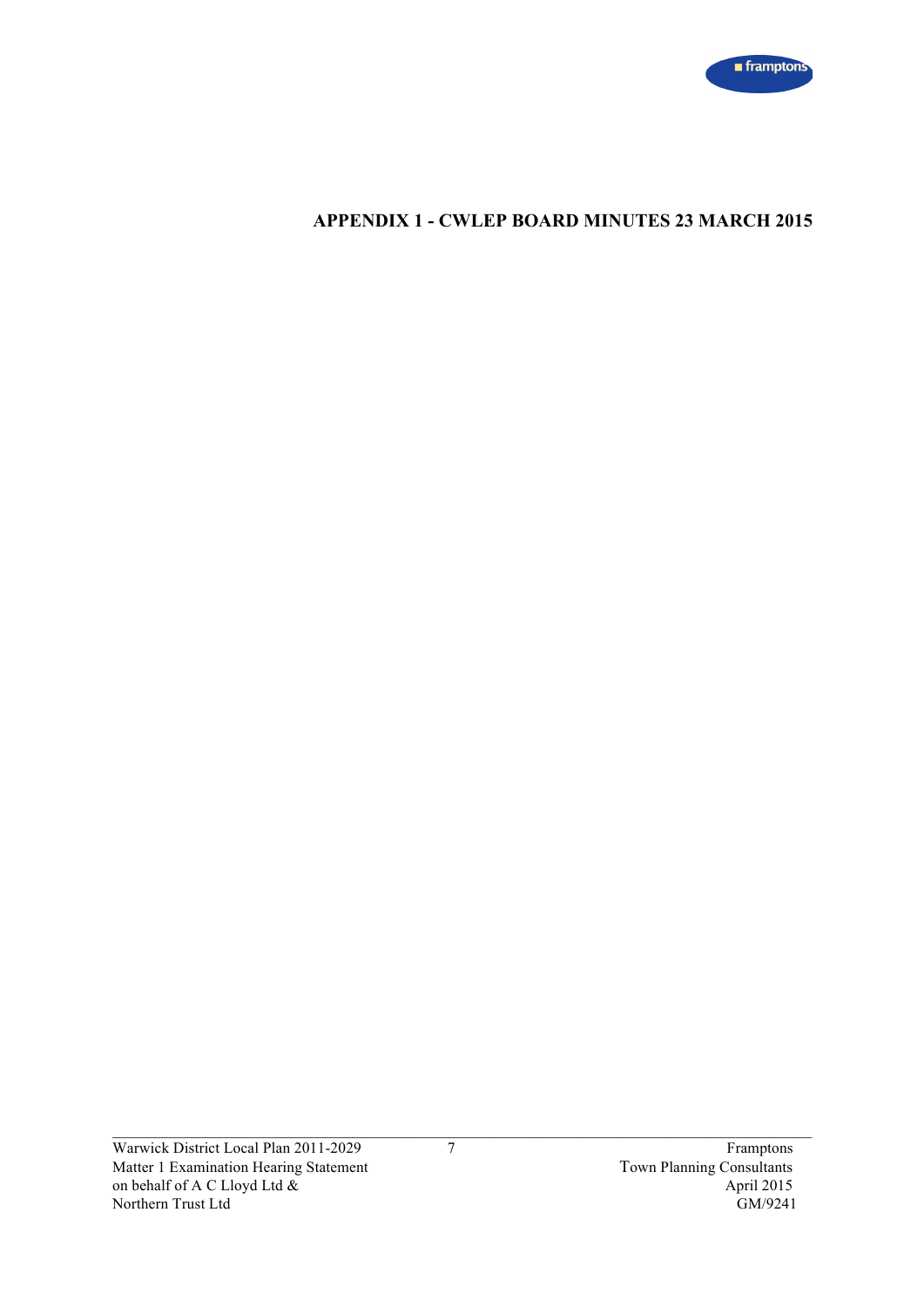

## **Minutes C&W LEP Board Meeting 23rd March 2015**

#### **Present:**

## **Board**

Jonathan Browning: Chairman George Gillespie MIRA John Latham Coventry University Richard Hutchins WMG Pete Richings **Contract Contract Contract Contract Contract Contract Contract Contract Contract Contract Contract Contract Contract Contract Contract Contract Contract Contract Contract Contract Contract Contract Contract** Nick Abell Nick Abell Wright Hassall Cllr Andrew Mobbs Warwick District Council Cllr Kevin Maton Coventry City Council Karl Eddy Grant Thornton Cllr Ann Lucas Coventry City Council Catherine Mallyon **Catherine Mallyon** Royal Shakespeare Company Cllr Chris Saint Stratford District Council

#### **Executives in Attendance:**

Martin Yardley **CWLEP** Paula Deas CWLEP Roger Dowthwaite **CWLEP** Craig Humphrey CW Growth Hub

#### **In Attendance:**

Andrea Whitworth BIS Local

## **Apologies:**

**Board Others**

- Sean Farnell **Sean Farnell** C & W Chamber of Commerce Cllr Izzi Seccombe Warwickshire County Council Cllr June Tandy Warwickshire County Council
- Monica Fogarty Warwickshire County Council Andy Williams **Coventry City Council** Steve Maxey North Warwickshire BC

Adam Dent **Advent Communications** 

## Paul Kehoe Birmingham International Airport

Chris West Coventry City Council David Cockroft Coventry City Council Marion Plant NW&H College Michelle Egan Dept. Communities & Local Government Louise Bennett C&W Chamber of Commerce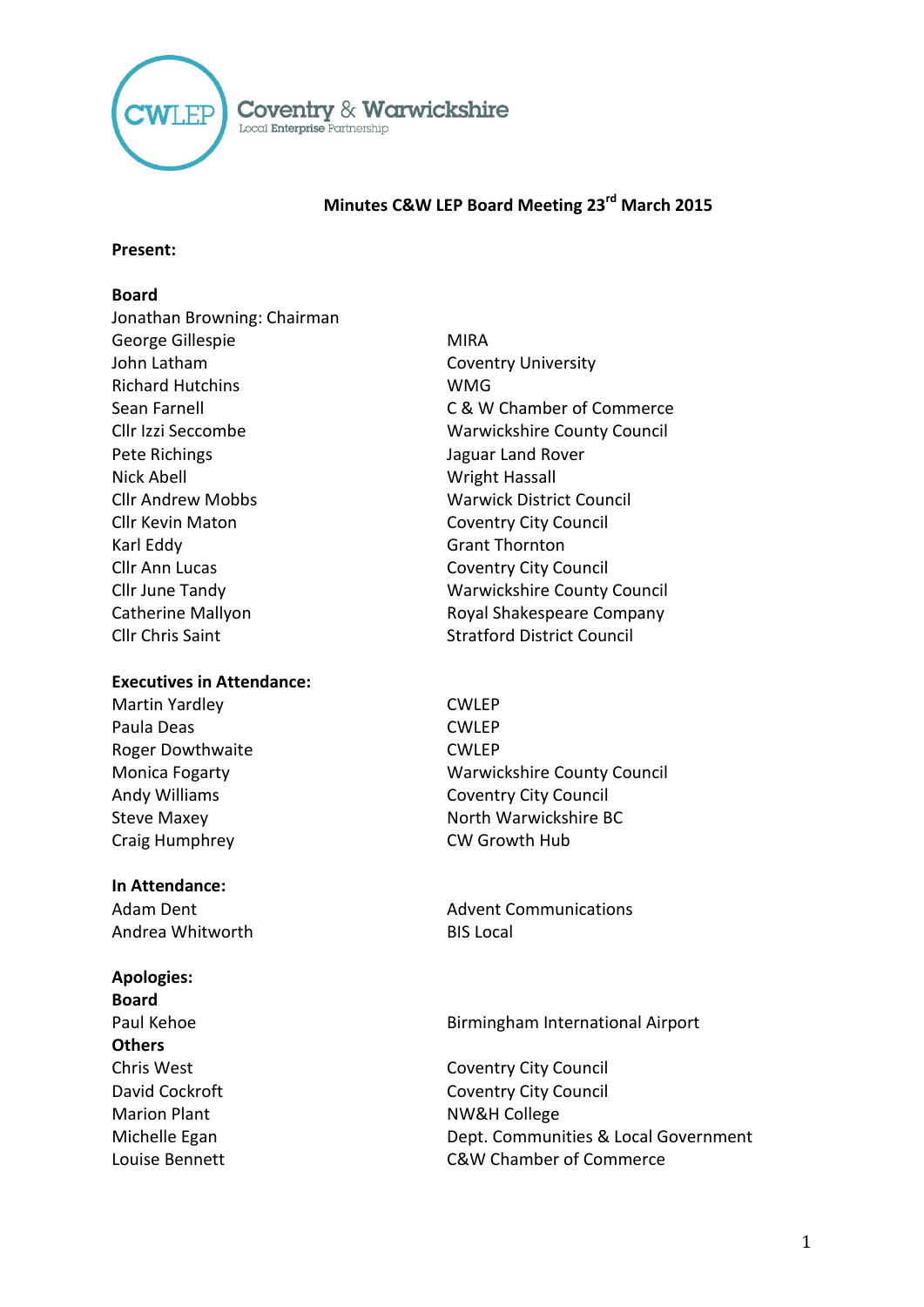| 1. | <b>Welcome &amp; Apologies</b>                                                            |                |  |  |  |
|----|-------------------------------------------------------------------------------------------|----------------|--|--|--|
|    | Apologies were received from Paul Kehoe                                                   |                |  |  |  |
| 2. | <b>Call for Declarations of Interest</b>                                                  |                |  |  |  |
|    | No interests were declared relating to any agenda item                                    |                |  |  |  |
| 3. | <b>Board Forward plan</b>                                                                 |                |  |  |  |
|    | This shows standard and other proposed items for discussion at each meeting               |                |  |  |  |
| 4. | <b>Approval of Minutes and actions from last meeting</b>                                  |                |  |  |  |
|    | The minutes of the meeting held on $26th$ January 2015 were approved                      |                |  |  |  |
|    | Actions arising:                                                                          |                |  |  |  |
|    | The production of a message house for SEP1 has been completed and<br>$\bullet$            | <b>Message</b> |  |  |  |
|    | has been circulated;                                                                      | House to be    |  |  |  |
|    | Board and operational leads will meet directly after the Board meeting;<br>$\bullet$      | circulated     |  |  |  |
|    | Resource requirement for ESIF has been planned and is in place;<br>$\bullet$              | with minutes   |  |  |  |
|    | The project board chairman of Intelligent Mobility is still being firmed up;<br>$\bullet$ |                |  |  |  |
|    | A plan for dealing with company closures and redundancy has been<br>$\bullet$             |                |  |  |  |
|    | developed and was included in board packs;                                                |                |  |  |  |
|    | The coordinating committee for City of Culture is reporting back in June<br>$\bullet$     | Note for July  |  |  |  |
|    | with the most appropriate structure to take it forward                                    | board          |  |  |  |
| 5. | <b>Chairman's Briefing incl. Board matters</b>                                            | meeting        |  |  |  |
|    | Growth Deal 2 - now known as the Growth Deal Extension - was formally                     |                |  |  |  |
|    | announced at the end of January which will bring an additional £15.3m of                  |                |  |  |  |
|    | funding to Coventry and Warwickshire beginning in 2016/17. This will bring                |                |  |  |  |
|    | total Growth Deal funding received so far to just short of £90m. It was                   |                |  |  |  |
|    | understood that this was more than could have been expected. It reflects                  |                |  |  |  |
|    | progress that has been made across the LEP and the local authorities in                   |                |  |  |  |
|    | gaining the confidence of central government in governance and the LEP's                  |                |  |  |  |
|    | ability to deliver. CWLEP will also now receive improved freedoms and                     |                |  |  |  |
|    | flexibilities and funding will be received annually in advance rather than                |                |  |  |  |
|    | quarterly which was previously the case.                                                  |                |  |  |  |
| 6. | Progress on Delivery of Growth Deal 1 & the Extension of Growth Deal 1                    |                |  |  |  |
|    | 6.1 Freedoms and flexibilities                                                            |                |  |  |  |
|    | The CWLEP Board:                                                                          |                |  |  |  |
|    | (i)<br>Welcomed the additional freedom and increased funding management                   |                |  |  |  |
|    | flexibility with Growth Deal where funding will now be received                           |                |  |  |  |
|    | annually in advance beginning in April 2015;                                              |                |  |  |  |
|    | (ii)<br>Re-affirmed its commitment to continue to work to achieve maximum                 |                |  |  |  |
|    | freedoms and flexibilities by delivering the commitments made in the                      |                |  |  |  |
|    | City Deal, the SEP and Growth Deal;                                                       |                |  |  |  |
|    | Agreed to ask the EPB and Business Groups to re-affirm their<br>(iii)                     | PD to arrange  |  |  |  |
|    | commitment to achieving the maximum freedoms and flexibilities;                           | by 18 May      |  |  |  |
|    | Thanked Andrea Whitworth for helping CWLEP gain the freedoms and<br>(iv)                  |                |  |  |  |
|    | flexibilities so far achieved;                                                            |                |  |  |  |
|    | Supported the concept of a single spatial strategy for Coventry and<br>(v)                | MY by 18       |  |  |  |
|    | Warwickshire and requested that a road-map be put in place for its                        | May            |  |  |  |
|    | production;                                                                               |                |  |  |  |
|    | That the agreed LEP/EPB structure contains the only groups recognised<br>(vi)             |                |  |  |  |
|    | to deliver partnership working across their subject areas                                 |                |  |  |  |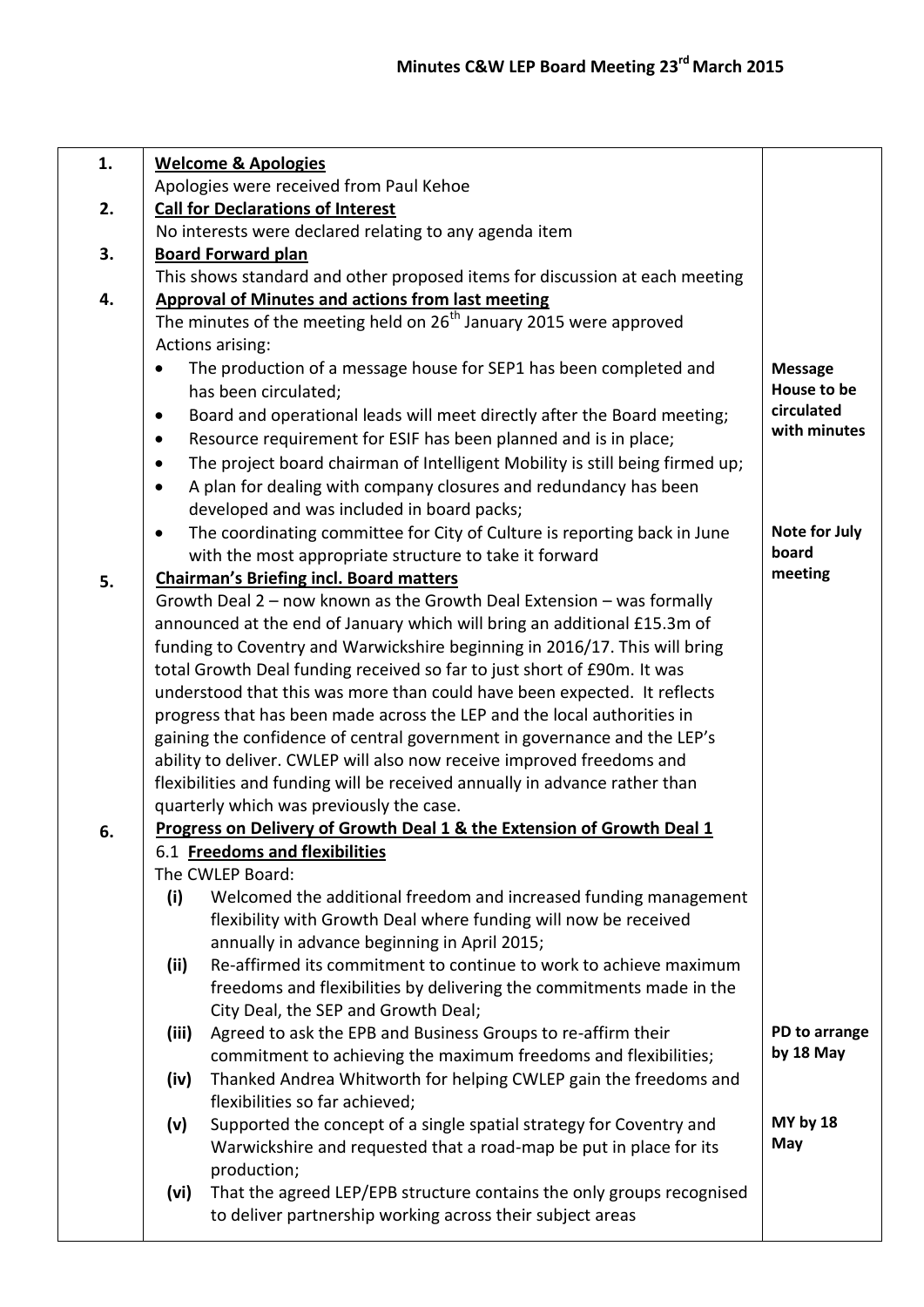|    | 6.2 Monitoring Framework<br>The CWLEP Board:              |                                                                                                                                   |             |  |
|----|-----------------------------------------------------------|-----------------------------------------------------------------------------------------------------------------------------------|-------------|--|
|    | (i)                                                       |                                                                                                                                   |             |  |
|    |                                                           | Considered the Red and Amber commitments and noted progress in<br>those areas and the overall progress being made on Growth Deal; |             |  |
|    | (ii)                                                      | Noted the successful allocation of £15.3m additional Growth Deal                                                                  |             |  |
|    |                                                           | Extension resources;                                                                                                              |             |  |
|    | (iii)                                                     | Confirmed its continued support for the City Council to act as                                                                    |             |  |
|    |                                                           | Accountable Body for the additional resources for the Growth Deal                                                                 |             |  |
|    |                                                           | Extension under its management; and                                                                                               |             |  |
|    | (iv)                                                      | Noted the draft owners of each of the CWLEP Commitments within the                                                                |             |  |
|    |                                                           | Growth Deal.                                                                                                                      |             |  |
| 7. |                                                           | <b>ESIF Update</b>                                                                                                                |             |  |
|    | The CWLEP Board:                                          |                                                                                                                                   |             |  |
|    | (i)                                                       |                                                                                                                                   |             |  |
|    |                                                           | Supported feedback from the Local Government Association and LEP<br>Network on the poor communication and dialogue regarding the  |             |  |
|    |                                                           | delivery of the operational programmes to the National Growth                                                                     |             |  |
|    |                                                           | Programme Board for the European Structural and Investment Funds.                                                                 |             |  |
|    | (ii)                                                      | Endorsed the need for the management of the Growth Delivery teams                                                                 |             |  |
|    |                                                           | (DWP, DCLG) to proactively engage in dialogue and discussion with                                                                 |             |  |
|    |                                                           | Coventry and Warwickshire Local ESIF Committee regarding the                                                                      |             |  |
|    |                                                           | development of the programmes to ensure the full and active role of                                                               |             |  |
|    |                                                           | partners and utilisation of knowledge and expertise in decision making.                                                           |             |  |
|    | (iii)                                                     | Expressed disappointment that financial instruments (loans and                                                                    | Contingency |  |
|    |                                                           | grants) were excluded from the initial open calls and asked that                                                                  | plan to be  |  |
|    |                                                           | options be devised, with assistance from A2F Group, for local funding                                                             | devised -   |  |
|    |                                                           | to bridge the gap.                                                                                                                | MY/SF by 18 |  |
| 8. | <b>Resourcing the LEP</b>                                 |                                                                                                                                   |             |  |
|    | The CWLEP Board agreed that:                              |                                                                                                                                   |             |  |
|    | (i)                                                       | The core team should continue in its current employment format for                                                                |             |  |
|    |                                                           | the foreseeable future with oversight provided by the F&G Committee.                                                              |             |  |
|    | (ii)                                                      | An additional person should be recruited on a temporary self-                                                                     |             |  |
|    |                                                           | employed basis to join the core team primarily to deal with the                                                                   |             |  |
|    |                                                           | secretariat of the EPB and to provide additional general management                                                               |             |  |
|    |                                                           | for CWLEP.                                                                                                                        |             |  |
|    | (iii)                                                     | Other resources, as and when required, would be provided as now                                                                   |             |  |
|    |                                                           | from a blend of sources.                                                                                                          |             |  |
| 9. |                                                           | 9.1 High Value Manufacturing Business Group                                                                                       |             |  |
|    |                                                           | The CWLEP Board asked the group:-                                                                                                 |             |  |
|    | (i)                                                       | For thoughts on supply chain resilience and agility and links to the                                                              |             |  |
|    |                                                           | Industrial Strategy;                                                                                                              |             |  |
|    | (ii)                                                      | To liaise with the Skills Group on implications of 24% cut in adult                                                               |             |  |
|    |                                                           | education budget;                                                                                                                 |             |  |
|    | (iii)                                                     | To liaise with the Culture & Tourism Group to find ways to incorporate                                                            | Richard     |  |
|    |                                                           | Digital Technologies into future plans;                                                                                           | Hutchins to |  |
|    | (iv)                                                      | To inform them on any emerging concerns from the sector/group.                                                                    | meet with   |  |
|    |                                                           | Catherine<br>Mallyon                                                                                                              |             |  |
|    | 9.2 Culture & Tourism Business Group<br>The CWLEP Board:- |                                                                                                                                   |             |  |
|    | (i)                                                       | Asked the group to note the opportunities of the historic civil war                                                               |             |  |
|    |                                                           | connections with Hinckley & Bosworth; of current manufacturing and                                                                |             |  |